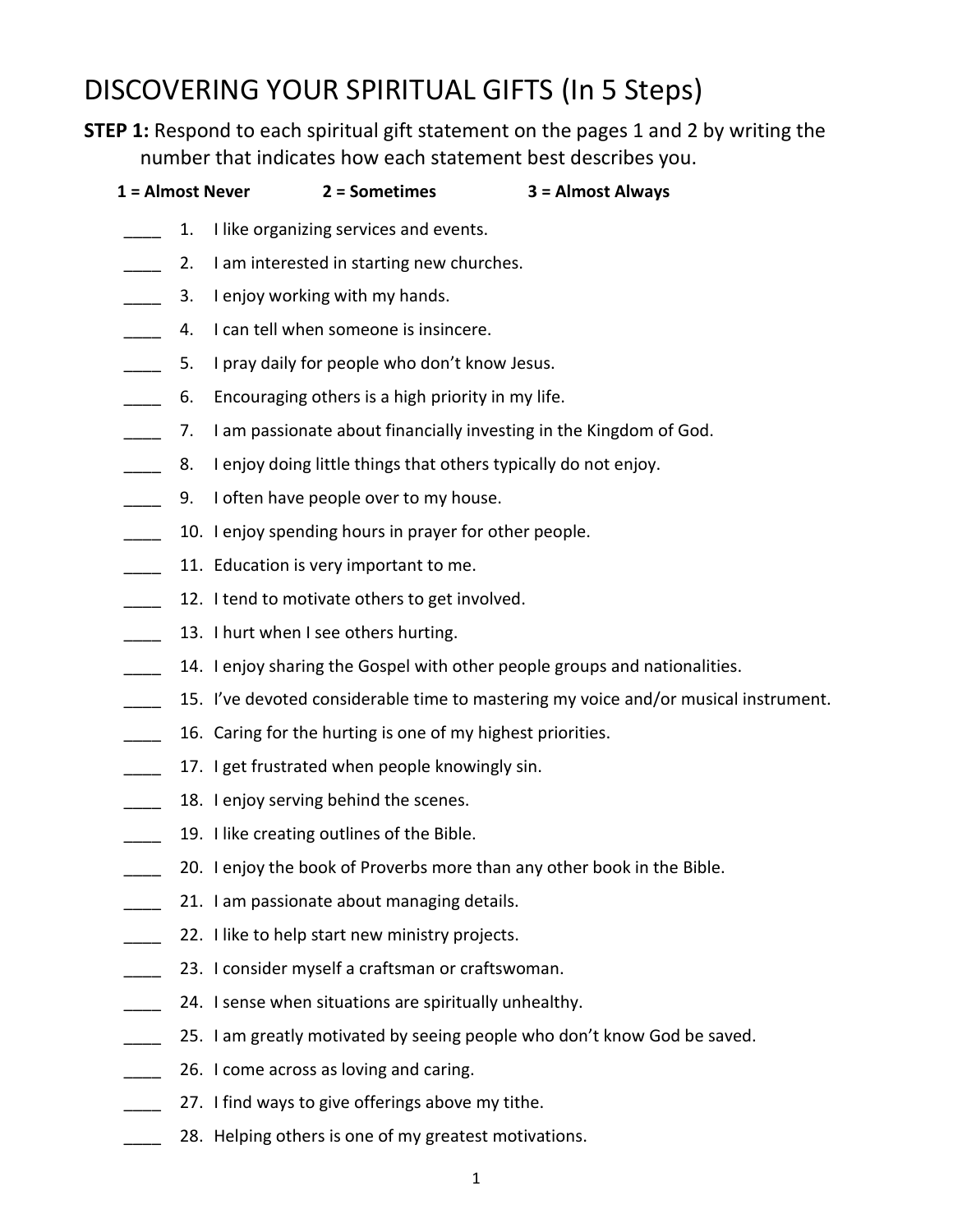- 29. Creating a warm and welcoming environment is important to me.
- 30. I am burdened to pray for situations affecting the world.
- 31. People come to me to learn more about God and the Bible.
- 32. I prefer to take the lead whenever possible.
- 33. I'm very sensitive to sad stories.
- 34. The idea of living in another country to benefit the Gospel is exciting to me.
- 35. I desire to serve the church through worship.
- 36. I enjoy connecting, caring for, and coaching others.
- 37. Confronting someone about a sin in their life is important to me.
- 38. It bothers me when people sit around and do nothing.
- \_\_\_\_ 39. I share Biblical truth with others to help them grow.
- 40. When I study Scripture, I receive unique insights from God.
- 41. Creating a task list is easy and enjoyable for me.
- 42. I am attracted to ministries that start new churches.
- 43. Building something with my hands is very satisfying to me.
- 44. I can pinpoint issues or problems quickly.
- 45. Sharing the Gospel with someone I do not know is exciting and natural for me.
- 46. I look for ways to encourage other people.
- 47. I want to make more money so that I can give more.
- 48. Being a part of the process is fulfilling to me.
- 49. I tend to make total strangers feel at home.
- 50. People often ask me to pray for them.
- \_\_\_\_ 51. I enjoy knowing Biblical details and helping others understand them, too.
- 52. I delegate responsibilities to accomplish tasks.
- 53. I am motivated to help people in need.
- **\_\_\_\_** 54. I focus a lot on reaching the world for Christ.
- 55. I gain my deepest satisfaction through leading others in vocal or instrumental worship.
- 56. I enjoy helping people who are going through a difficult time.
- 57. I enjoy hearing passionate and clear preaching of God's Word.
- 58. I like to do small things that others overlook.
	- 59. I prefer to teach and study the Bible topically rather than verse by verse.
- 60. When faced with difficulty, I tend to make wise decisions.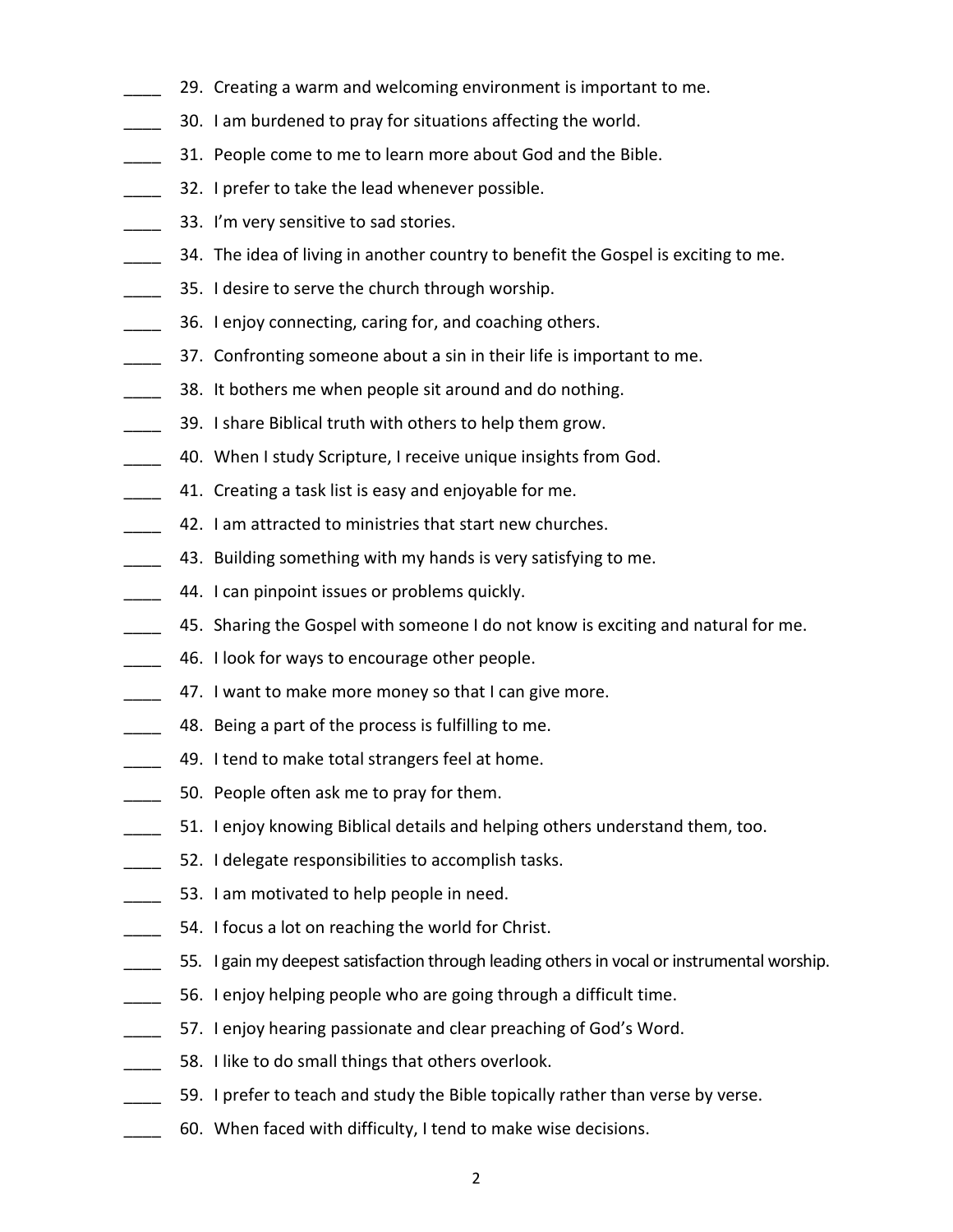**STEP 2:** Transfer your response number (1, 2, or 3) from each statement on the previous pages to the statement number below.

**Statement Responses Total** Gift 1.  $\frac{1}{2}$  + 21.  $\frac{1}{2}$  + 41.  $\frac{1}{2}$  =  $\frac{1}{2}$  A. 4.  $+$  24.  $+$  44.  $-$  =  $-$  D.  $-$ 5.  $+25. +45. = E.$ 9.  $+29. +49. = 1.$ 11.  $+31.$   $+51.$   $=$  X.  $13.$   $+ 33.$   $+ 53.$   $- 53.$   $- 53.$   $- 53.$   $- 53.$   $- 53.$   $- 53.$   $- 53.$   $- 53.$   $- 53.$   $- 53.$   $- 53.$   $- 53.$   $- 53.$   $- 53.$   $- 53.$   $- 53.$   $- 53.$   $- 53.$   $- 53.$   $- 53.$   $- 53.$   $- 53.$   $- 53.$   $- 53.$   $- 53.$  $17.$   $+ 37.$   $+ 57.$   $- 57.$   $- 57.$   $- 57.$ 18.  $-$  + 38.  $-$  + 58.  $-$  =  $-$  R.  $-$  R.  $19.$   $+ 39.$   $+ 59.$   $- 59.$   $- 5.$  S. 20.  $+$  40.  $-$  + 60.  $-$  =  $-$  T.

STEP 3: From left to right, add the numbers in each row and write the total for each row.

**STEP 4:** Circle your three highest totals. Then circle the corresponding letter for each of those three highest row totals and match those three letters with the spiritual gifts on pages 5 and 6.

My Top Three Spiritual Gifts In Ranking Order Are:

 $1)$  3)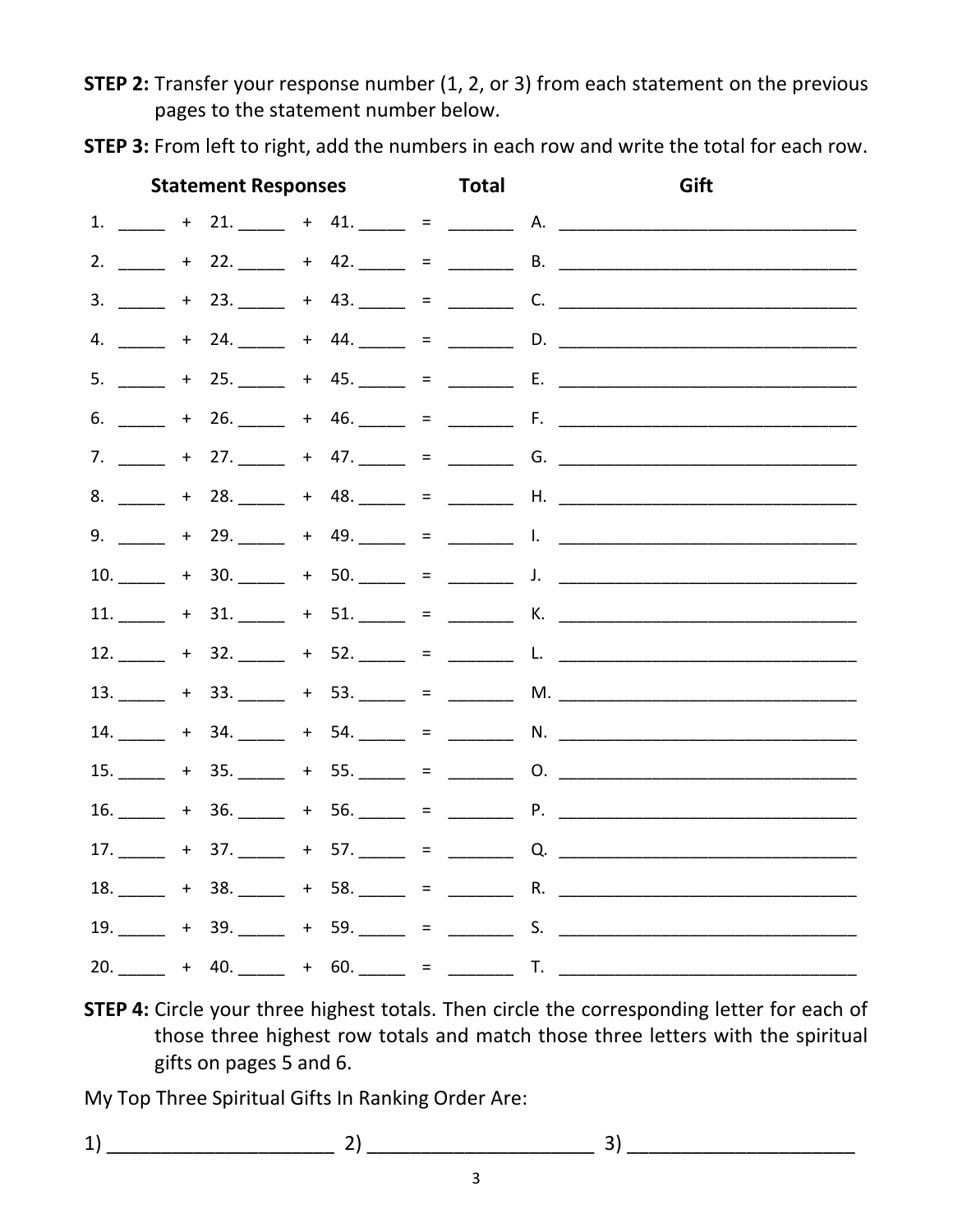# USING YOUR SPIRITUAL GIFTS

Congratulations on discovering your spiritual gifts! God uniquely created you and gave you these gifts for a reason. Now that you've identified how He has gifted you; your next step is to learn how you can use those gifts for the purpose He has for you.

We would love to help you purposefully use your gifts.

## **STEP 5:**

Email the Calvary office: *office@cbcfamily.net*

In the "Subject" line type "Spiritual Gifts"

Then type your name and list your top three spiritual gifts in ranking order:

1)

2)

3)

In addition, tell us about any other skills in which you have personal experience and/or education and a little about your experience and/or education for each.

Examples:

- Accounting/Finance
- Construction/Maintenance
- Food Service/Cooking
- Management/Administration
- Marketing/Public Relations
- Medical/Health Care
- Music/Theater
- Photography/Videography
- Teaching/Tutoring
- Technology/Computers
- Writing/Speaking
- Other(s)

A facilitator of a corresponding ministry will contact you with opportunities available. Thank you and we look forward to hearing from you.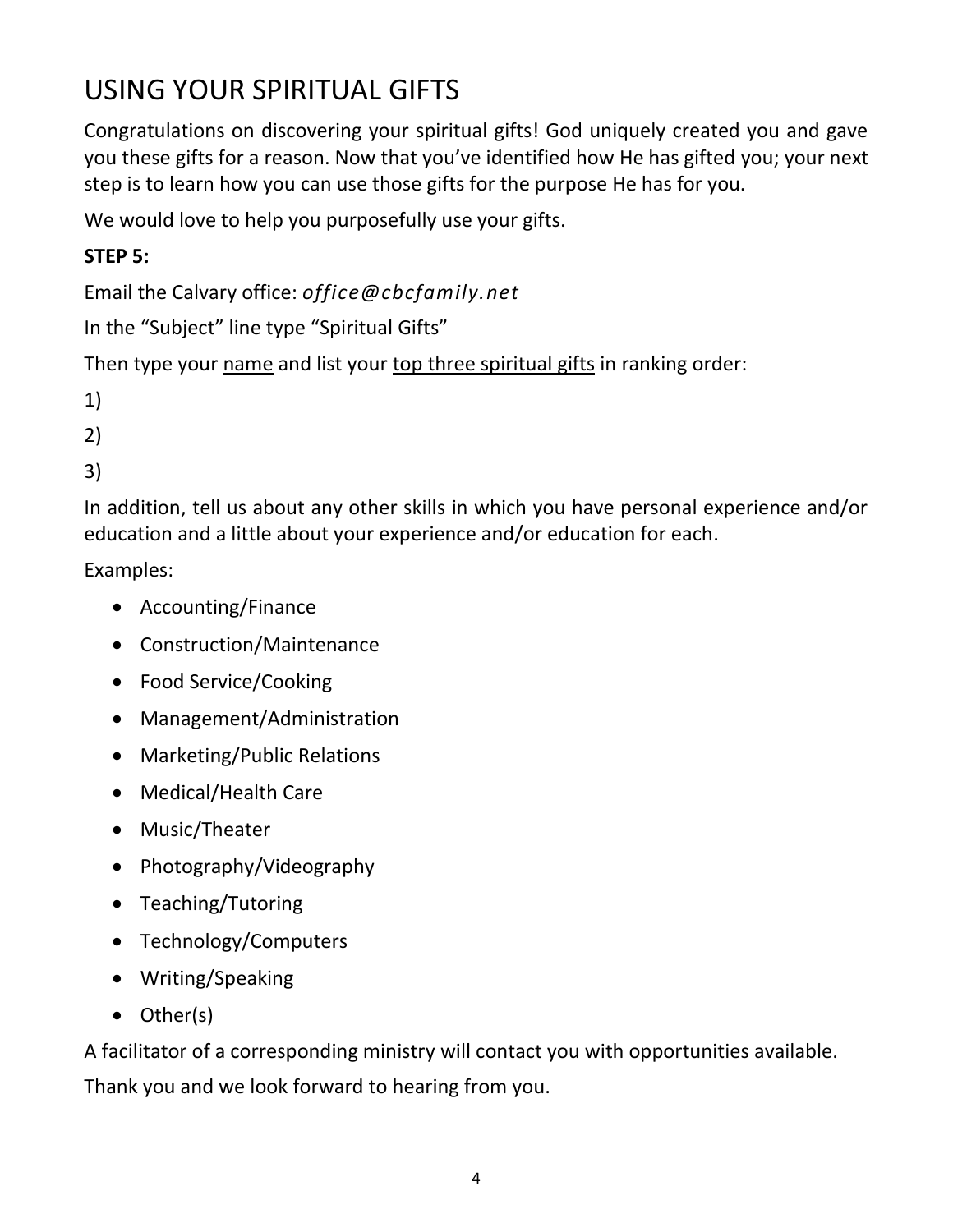# SPIRITUAL GIFTS BY LETTER

#### **A. Administration**

The gift of administration is the divine strength or ability to organize multiple tasks and groups of people to accomplish these tasks.

Luke 14:28-30; Acts 6:1-7; 1 Corinthians 12:28

#### **B. Planting/Pioneering**

The gift of apostleship is the divine strength or ability to pioneer new churches and ministries through planting, overseeing, and training.

Acts 15:22-35; 1 Corinthians 12:28; 2 Corinthians 12:12; Galatians 2:7-10; Ephesians 4:11-14

#### **C. Craftsmanship**

The gift of craftsmanship is the divine strength or ability to plan, build and work with your hands in construction environments to accomplish multiple ministry applications. Exodus 30:22, 31:3-11; 2 Chronicles 34:9-13; Acts 18:2-3

#### **D. Discernment**

The gift of discernment is the divine strength or ability to spiritually identify falsehood and to distinguish between right and wrong motives and situations. Matthew 16:21-23; Acts 5:1-11, 16:16-18; 1 Corinthians 12:10; 1 John 4:1-6

#### **E. Evangelism**

The gift of evangelism is the divine strength or ability to help non-Christians take the necessary steps to becoming Christ followers. Acts 8:5-6, 8:26-40, 14:21, 21:8; Ephesians 4:11-14

#### **F. Exhortation**

The gift of exhortation is the divine strength or ability to encourage others through the written or spoken word and Biblical truth.

Acts 14:22; Romans 12:8; 1 Timothy 4:13; Hebrews 10:24-25

#### **G. Giving**

The gift of giving is the divine strength or ability to produce wealth and to give by tithes and offerings for the purpose of advancing the Kingdom of God on earth. Mark 12:41-44; Romans 12:8; 2 Corinthians 8:1-7, 9:2-7

#### **H. Helps**

The gift of helps is the divine strength or ability to work in a supportive role for the accomplishment of tasks in Christian ministry.

Mark 15:40-41; Acts 9:36; Romans 16:1-2; 1 Corinthians 12:28

#### **I. Hospitality**

The gift of hospitality is the divine strength or ability to create warm, welcoming environments for others in places such as your home, office, or church. Acts 16:14-15; Romans 12:13, 16:23; Hebrews 13:1-2; 1 Peter 4:9

#### **J. Intercession**

The gift of intercession is the divine strength or ability to stand in the gap in prayer for someone, something, or someplace believing for profound results.

Hebrews 7:25; Colossians 1:9-12, 4:12-13; James 5:14-16